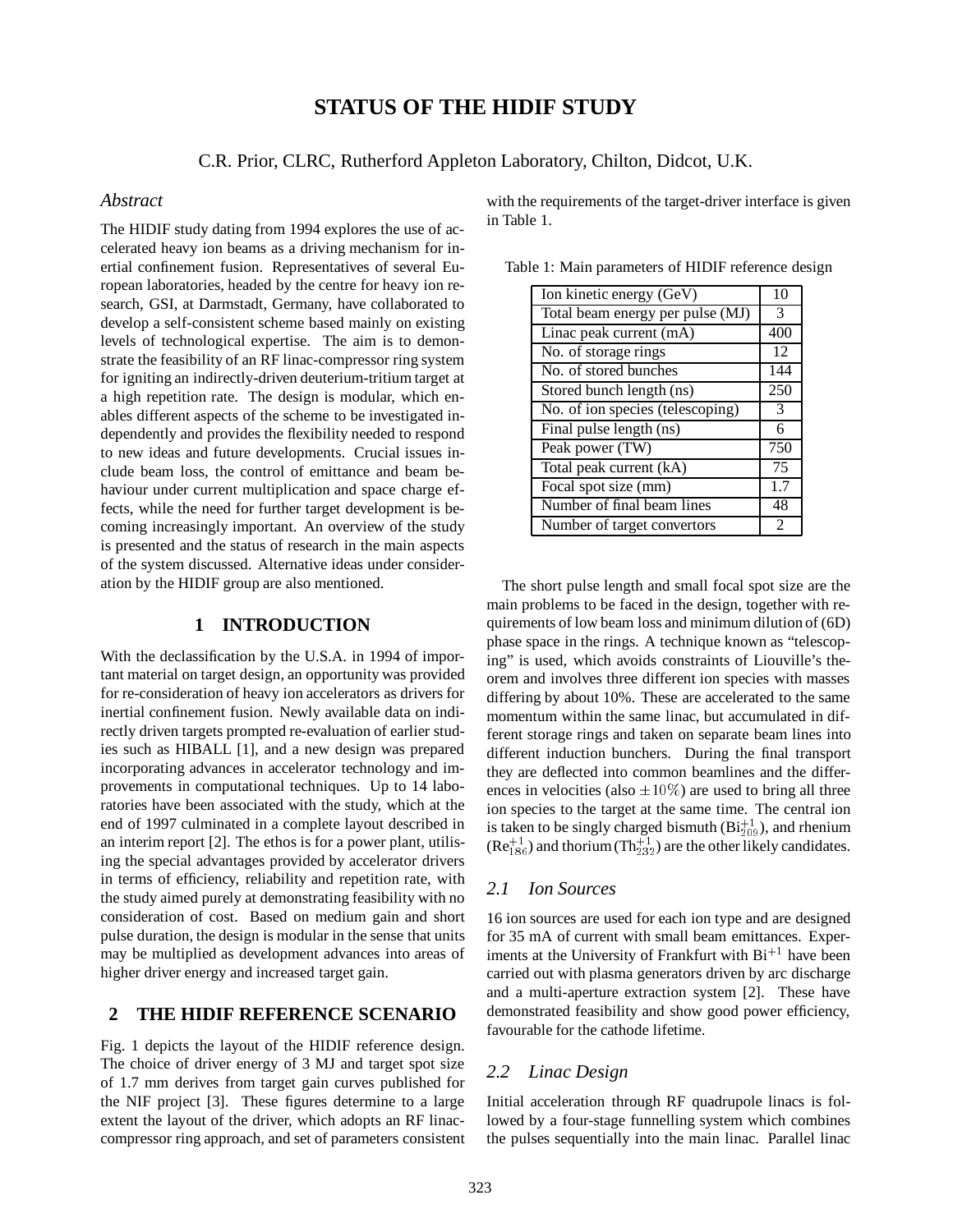

Figure 1: Layout of the HIDIF reference design

studies have been undertaken, the first for a conventional 200 MHz drift tube linac of the Alvarez type with a 5F5D focusing period [4]. This is designed to accelerate the ions to 10 GeV and a current of 400 mA, and meet ring injection requirements of (unnormalized, full) emittances of  $4(\pi)$  mm.mrad and a momentum spread, after bunch rotation, of  $\pm 2.3 \times 10^{-4}$ . The beam is also chopped into 250 ns macro-pulses for longitudinal injection into the ring. The second linac study is based on the use of H-mode cavities, which can handle high accelerating gradients. The use of multi-beam cavities in the low energy linac sections has also been suggested.

#### *2.3 Compressor Rings; injection and extraction*

The required total number of particles ( $\sim 2 \times 10^{15}$ ) are accumulated in two stacks of six storage rings by multiturn injection and the current is multiplied by RF compression. Injection into the rings is via a tilted electrostatic septum, allowing simultaneous filling of both transverse phase planes. The choice of tunes is critical and, taking into account space charge, values of  $Q_h = 8.57$ ,  $Q_v = 8.69$  are found to be optimum when combined with programmed horizontal and vertical orbit bumps. Computer modelling suggests that 20 turns may be injected with beam losses of about 2% and final (99%) transverse emittances approximately equal to the 50  $(\pi)$  mm.mrad of the reference design [5]. Analogous results have been found in a second

study using a corner septum and slightly different combinations of tunes. Space charge tune shifts are only of the order of -0.04 and a conclusion from the analysis is that injection limitations stem more from losses through the mechanics of the process than from space charge effects. Longitudinally the linac macro-pulses are captured in RF barrier-like potential wells and compressed to about 120 ns. Simulations with the potential modelled by 5-7 Fourier harmonics based on  $h = 12$  as fundamental show nearly loss-free trapping and good longitudinal matching.

The storage ring itself has three superperiods, a mean radius of 70.474 m and uses long superconducting dipoles (6 T) in the arcs. Long dispersion-free straight sections provide flexibilty for injection and extraction and space for the RF barrier bucket systems. Extraction is by fast kicker magnets with the extraction magnet superconducting. The choice of 12 bunches per storage ring is a consequence of estimates of the extraction kicker rise times.

# *2.4 Transfer Lines and Final Focusing at Target*

After current multiplication in the compressor rings, the bunches are transported via delay lines, one set per ring, with lengths differing in accordance with the bunch spacing, so that ions of each species arrive simultaneously at a set of induction linac bunchers. 24 bunches travel in a matrix arrangement side by side through each of the bunchers, which are 440 m long and operate using a saw-toothed RF